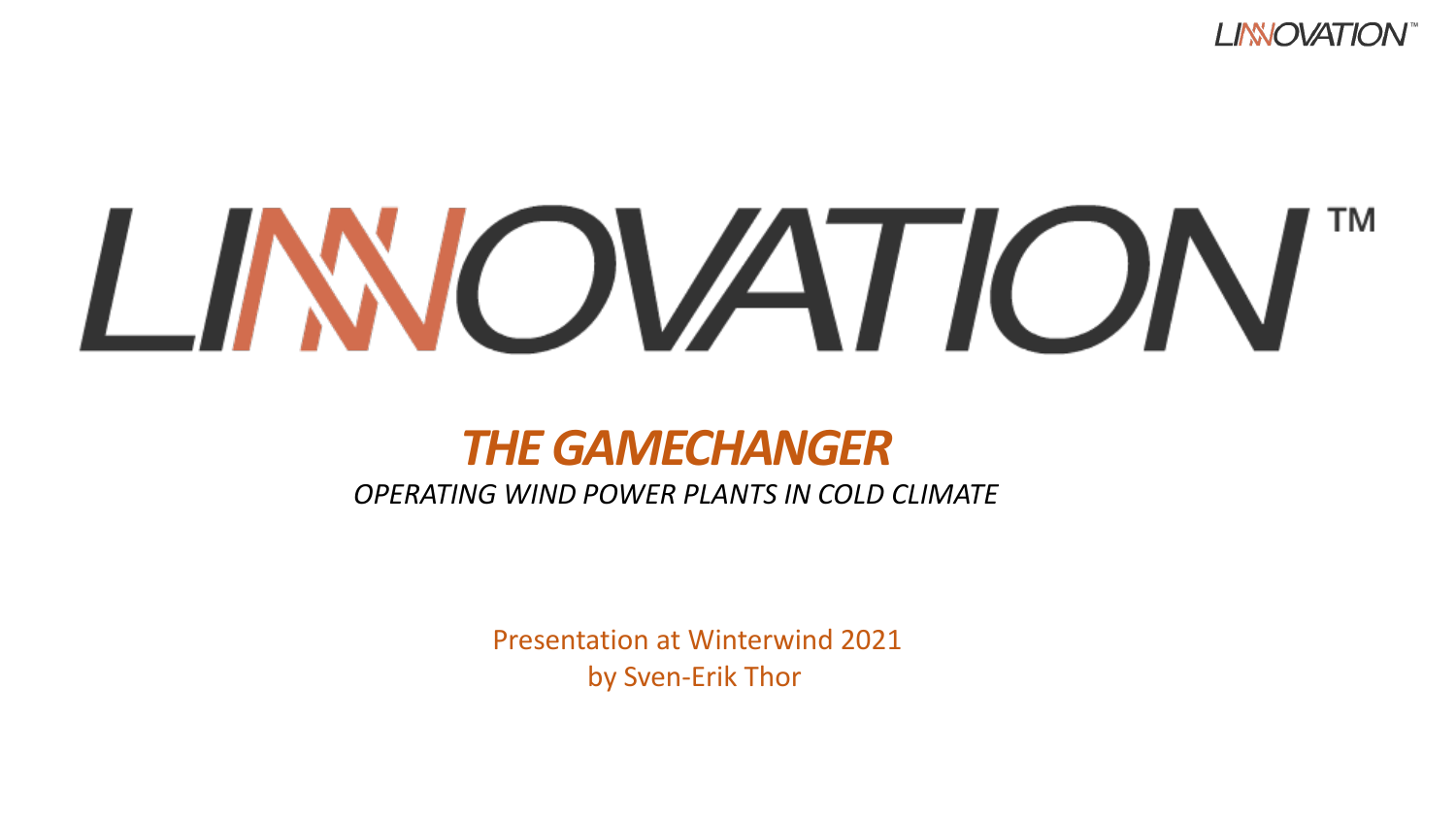#### **LINNOVATIO**

## This presentation deals with:

- Background and Challenges
- No icing/ANTI icing Intelligent heating system
- Operational experiences
- Cold weather quality repair system
	- Blade repair
	- Service platform
- Health Safety and Environment
- Next steps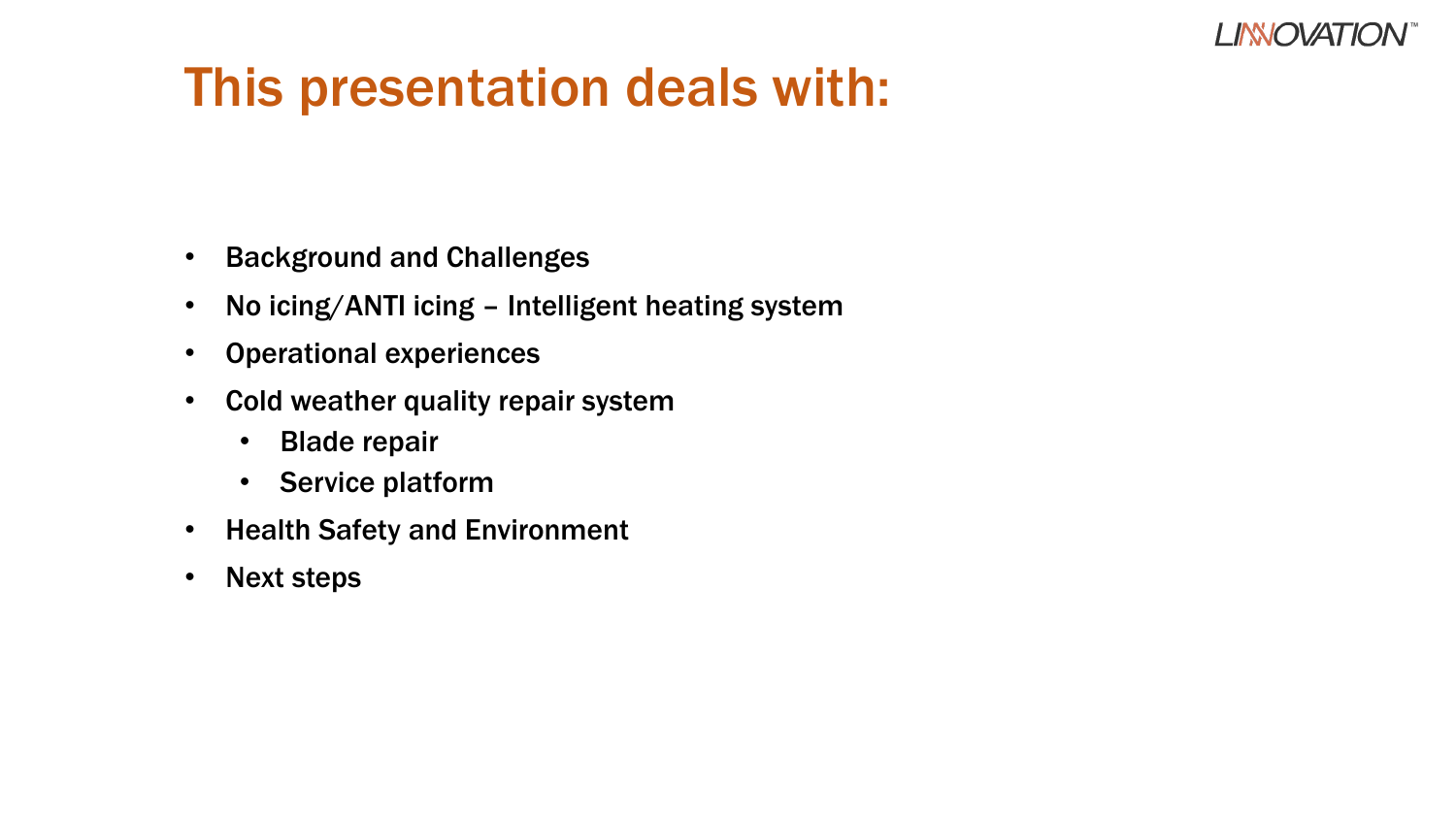

#### Challenges - wind power in cold climate

- Severe losses of energy production - especially in January this winter
- Blades damaged due to falling ice increasing and costly to repair
- Wind park and turbines inaccessible due to falling ice – Health Environment Safety – loss of production

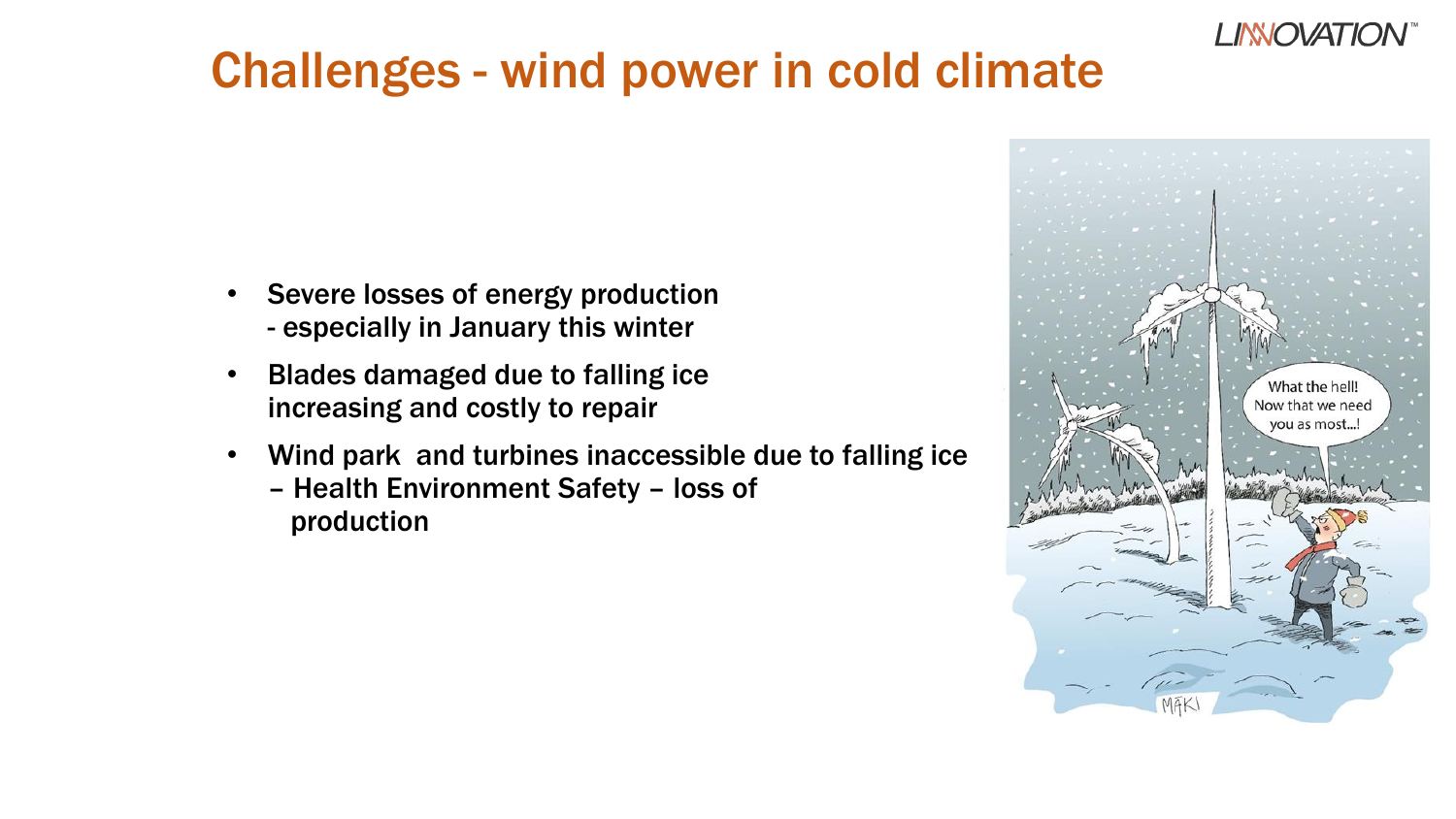

## ANTI icing system

- Intelligent heating system

- developed and tested since 2014

#### Intelligent control system

- each panel individually controlled
- heat concentrated where needed most
- panel works as sensor no extra sensors
- system will prevent build up of ice which will,
	- reduce ice damages
	- reduce energy consumption
	- reduce risk for injuries to personnel



#### Heat module production line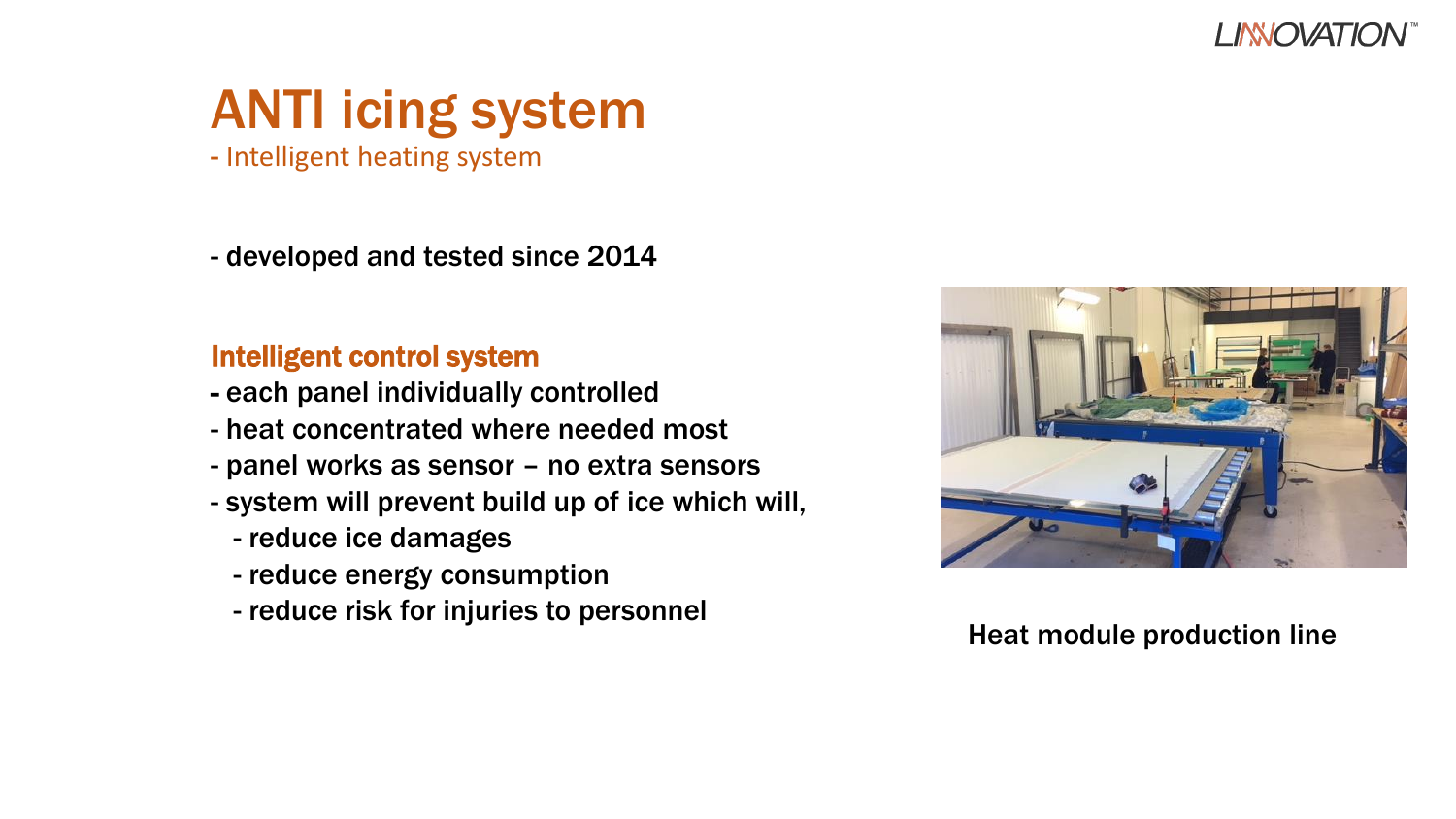

## ANTI icing system

- Intelligent heating system
- Low energy consumption -35% compared to standard AIS-system
- Proven during full scale tests
- Patented
- Commercial performance verification 21/22 - ready for market introduction 2022
	- suitable for retrofit and new production  $\qquad \qquad ^{\circ}$



Standard system, average 38,5 kW Linnovation, average 25,1 kW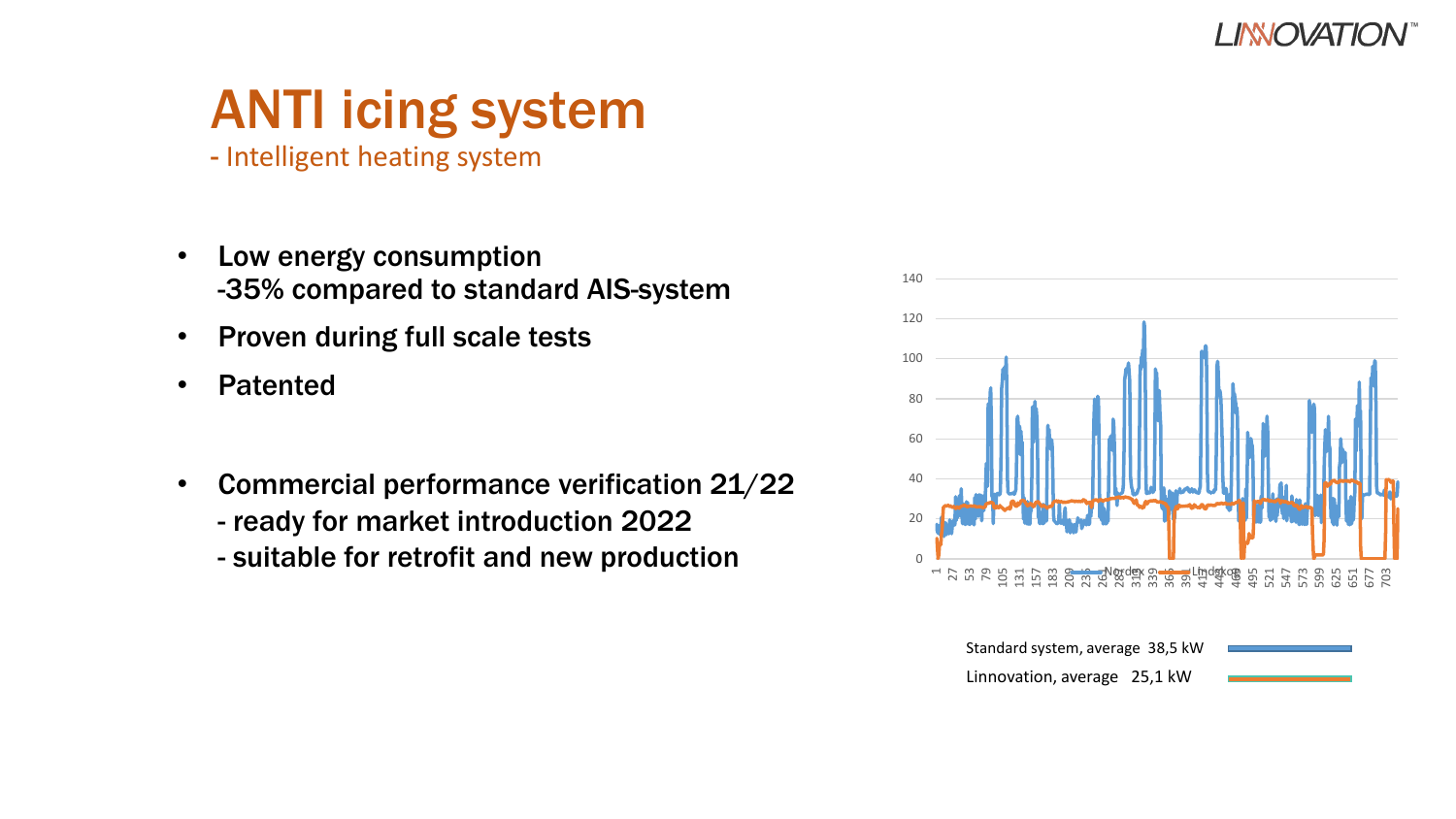

## Heating modules partly mounted



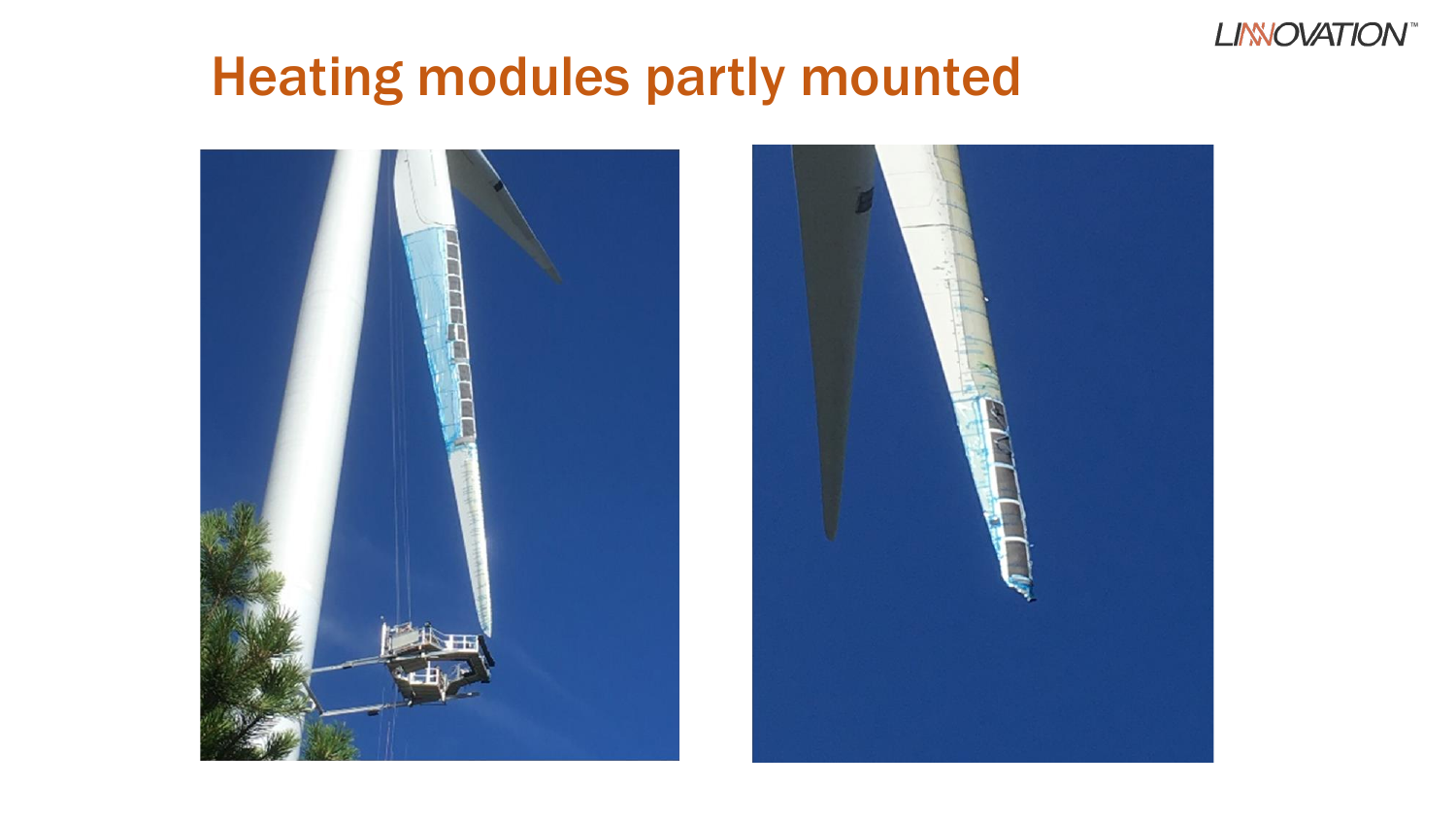

Test results winter 2020/2021







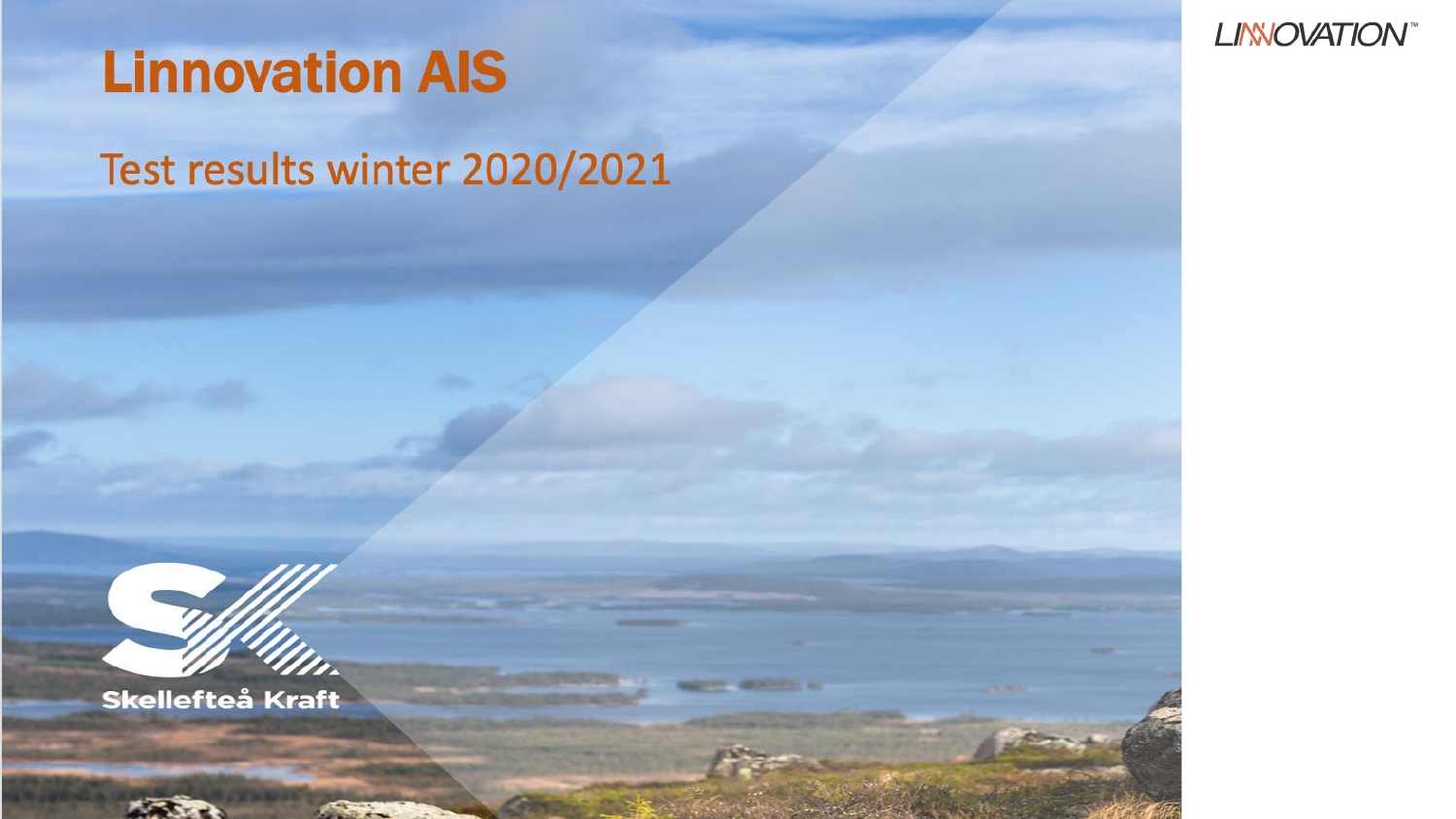#### Test results winter 2021 - Power performance losses January 2021

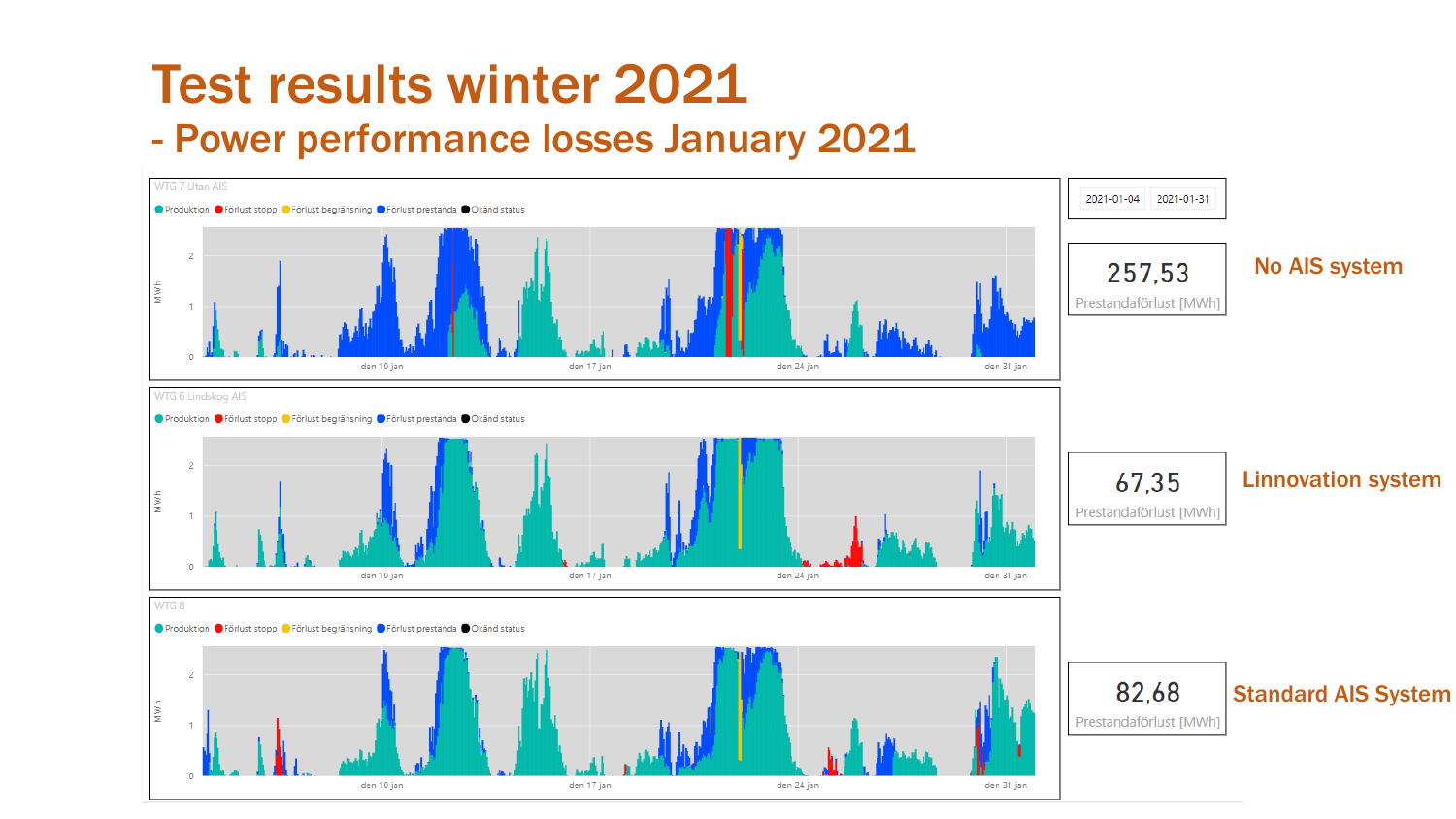

### Linnovation ANTI-icing system

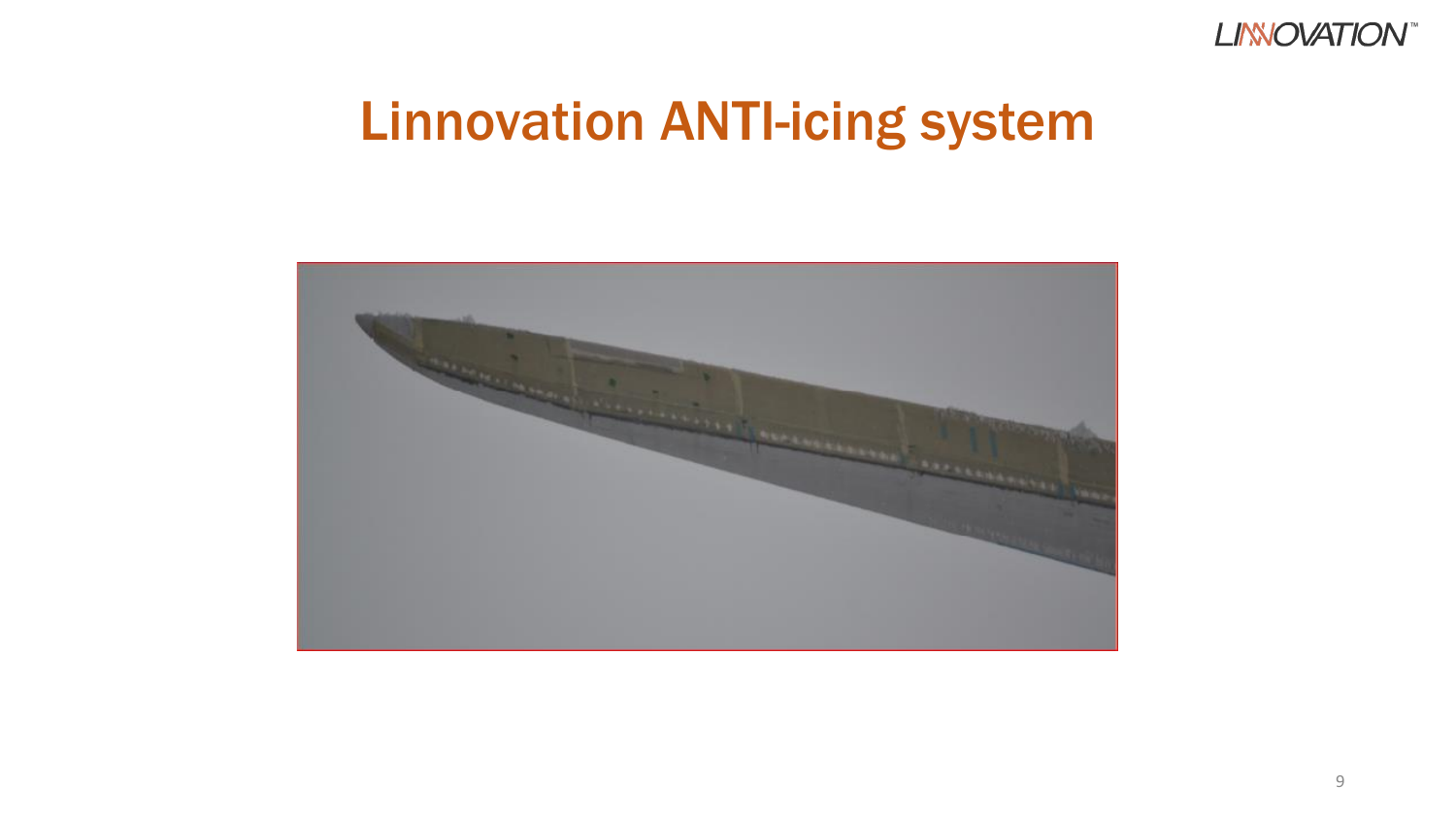

#### One module out of order

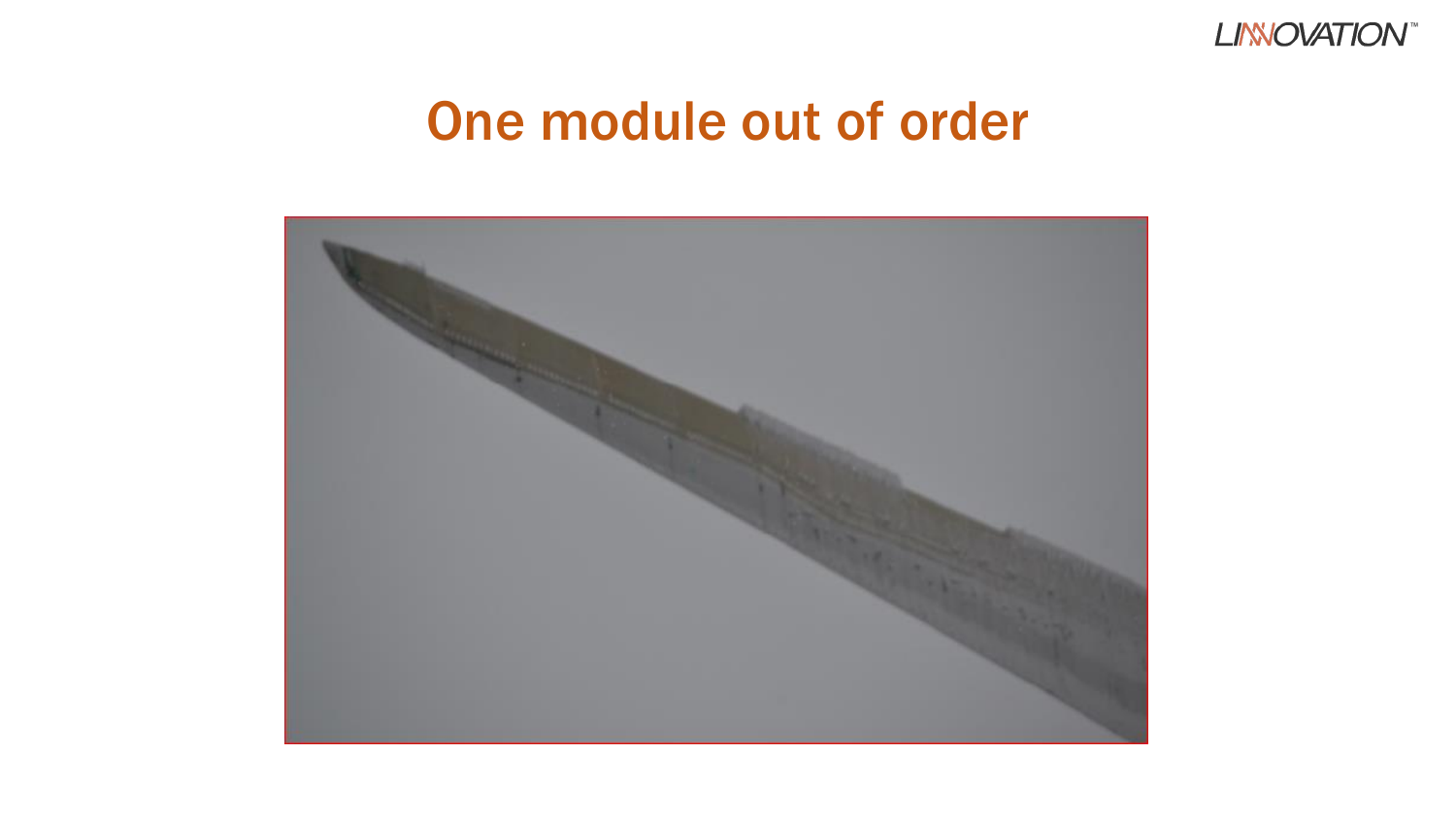

#### Another turbine blade without ANTI-icing system

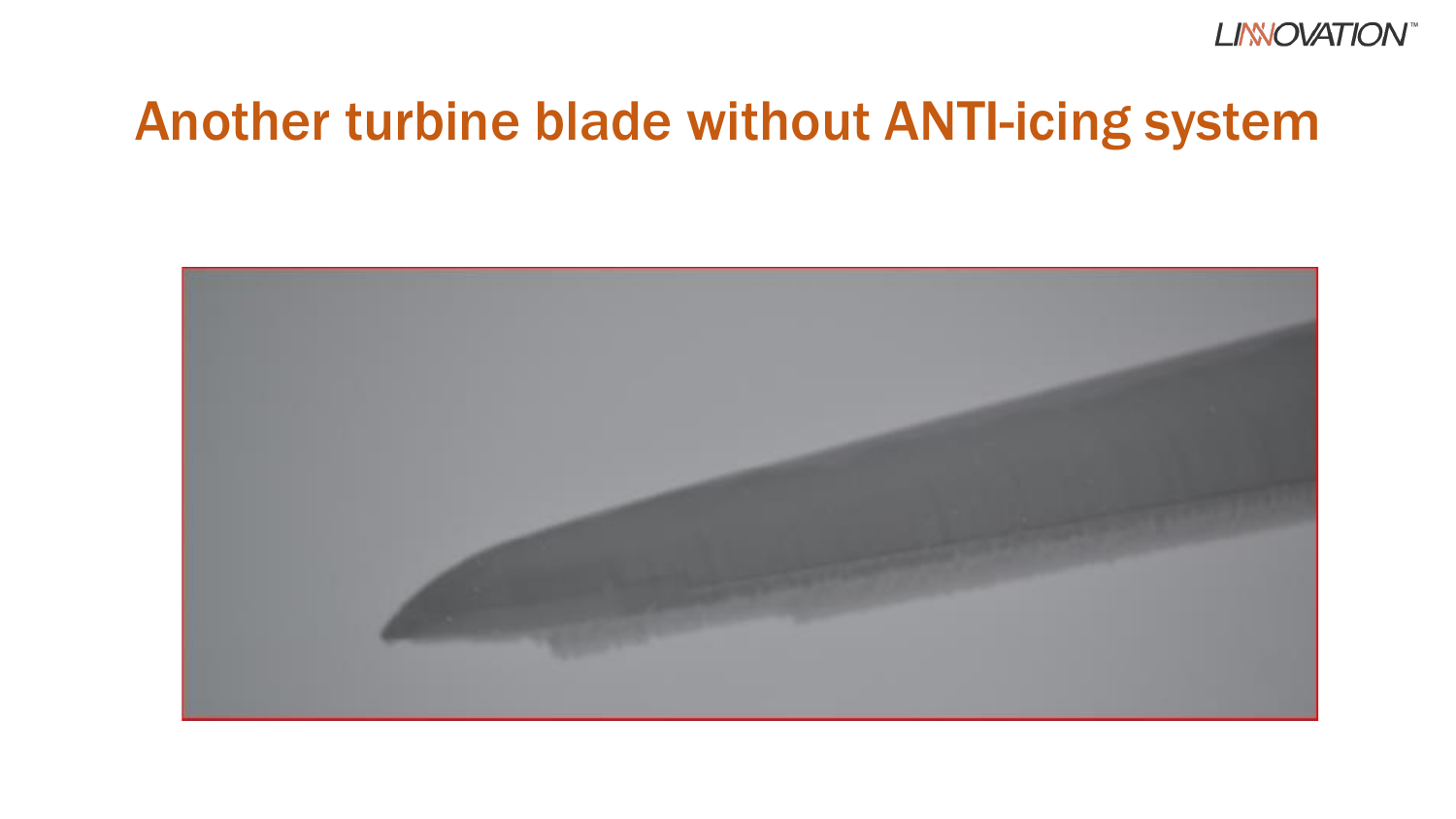

## Test results winter 2020/2021

#### - Other conclusions

- Low energy consumption
	- during heating through efficient copper
	- during periods with now ice events
- Efficient ice protection even if one or more panels are turned off - ensures system operation
- No hotspots in Linnovation-panels
- Damages on heating panels easy to repair
- System designed for easy service and repairs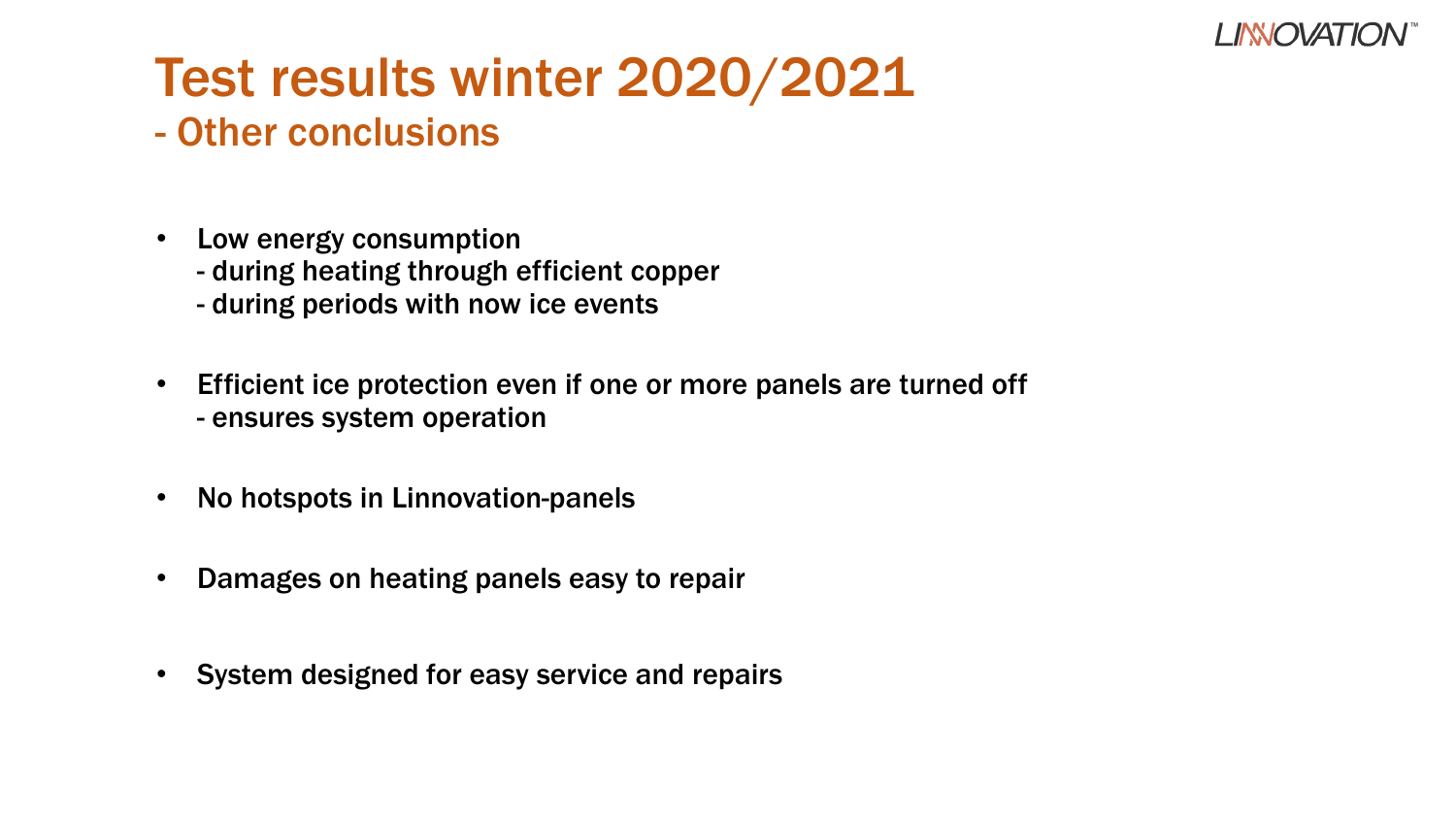

## Health Safety and Environment

Challenges:

- Risk of personal injuries due to falling ice.
- Wind turbines not accessible
	- Even small problems will stop turbines
- Risk of poor reputation for wind power industry



#### Linnovation AIS will solve these challenges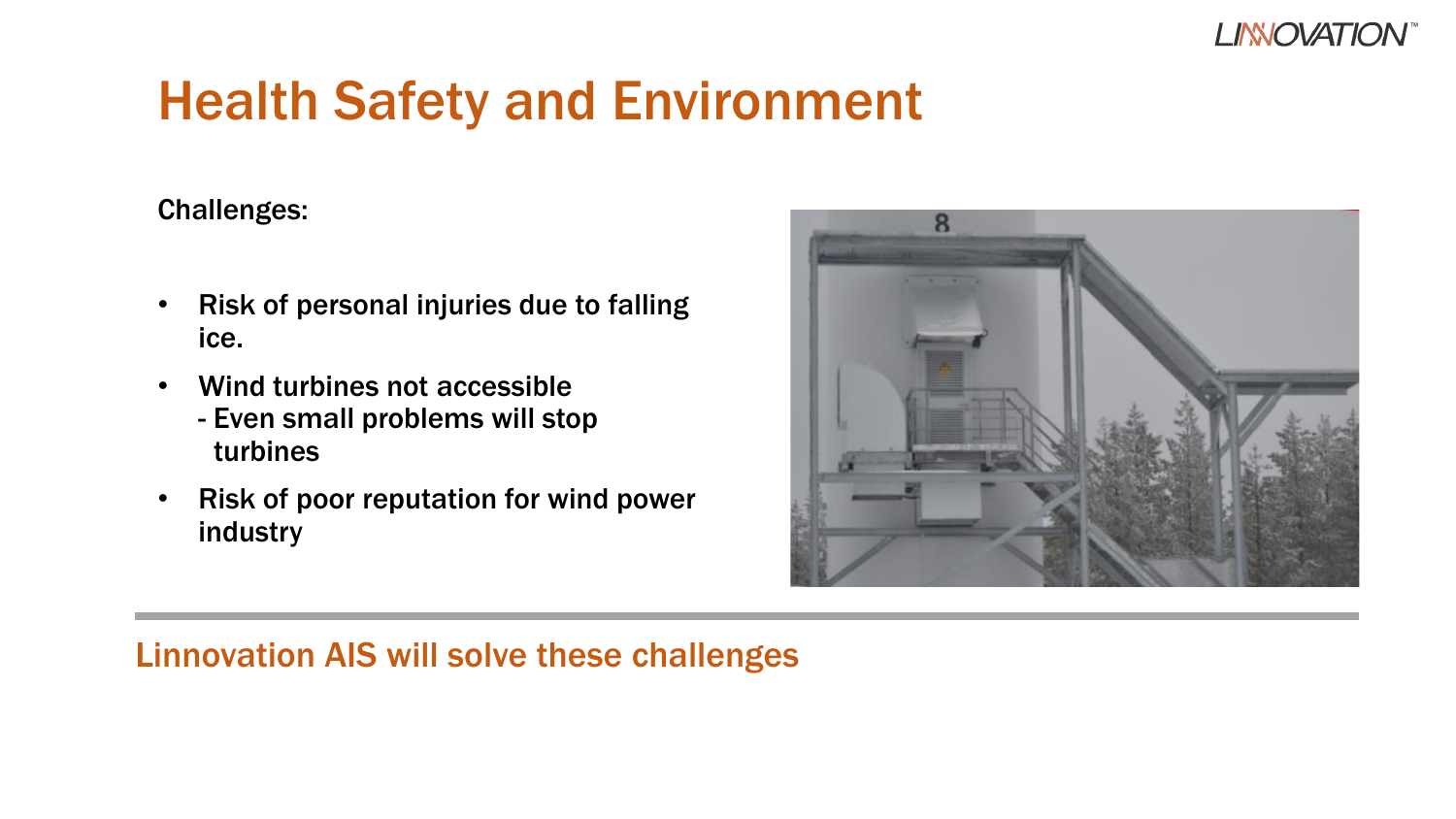

#### Cold weather quality repair system

- Increasing number of turbines in cold climate.
- **Larger turbines**
- Large proportion of blades in cold climate damaged by ice



#### *How will the industry manage to repair all blade damages during short summer?*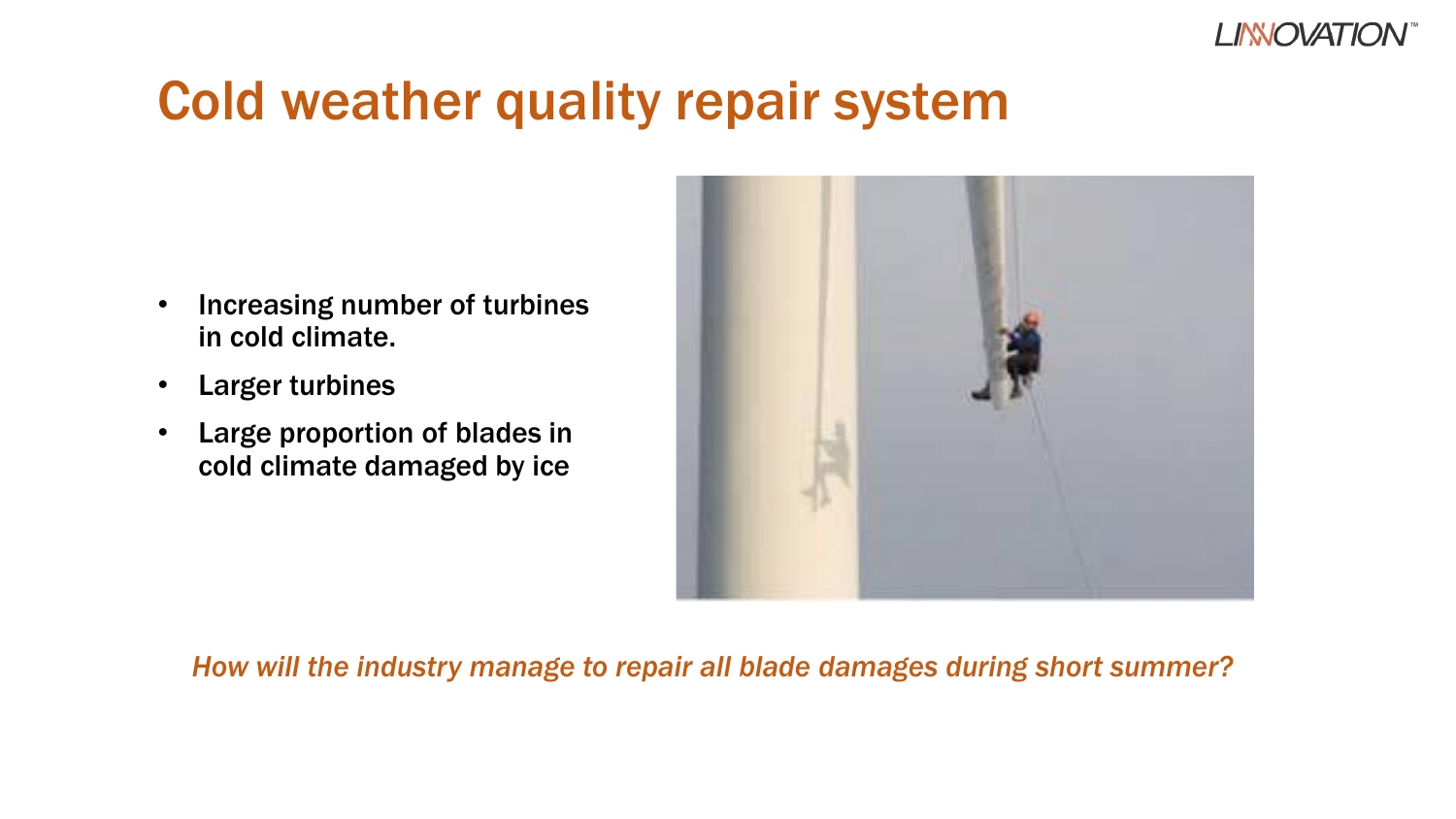

## Cold weather quality repair system

- Linnovation heating panels suitable for repair in cold weather.
- Verified repair method
	- Controlled curing process
	- Full documentation of repair
	- High and even quality
- Industrial method
	- Repair multiple damages parallel
	- Specially developed service platform
		- Weatherproof work
		- Reduced wind sensitivity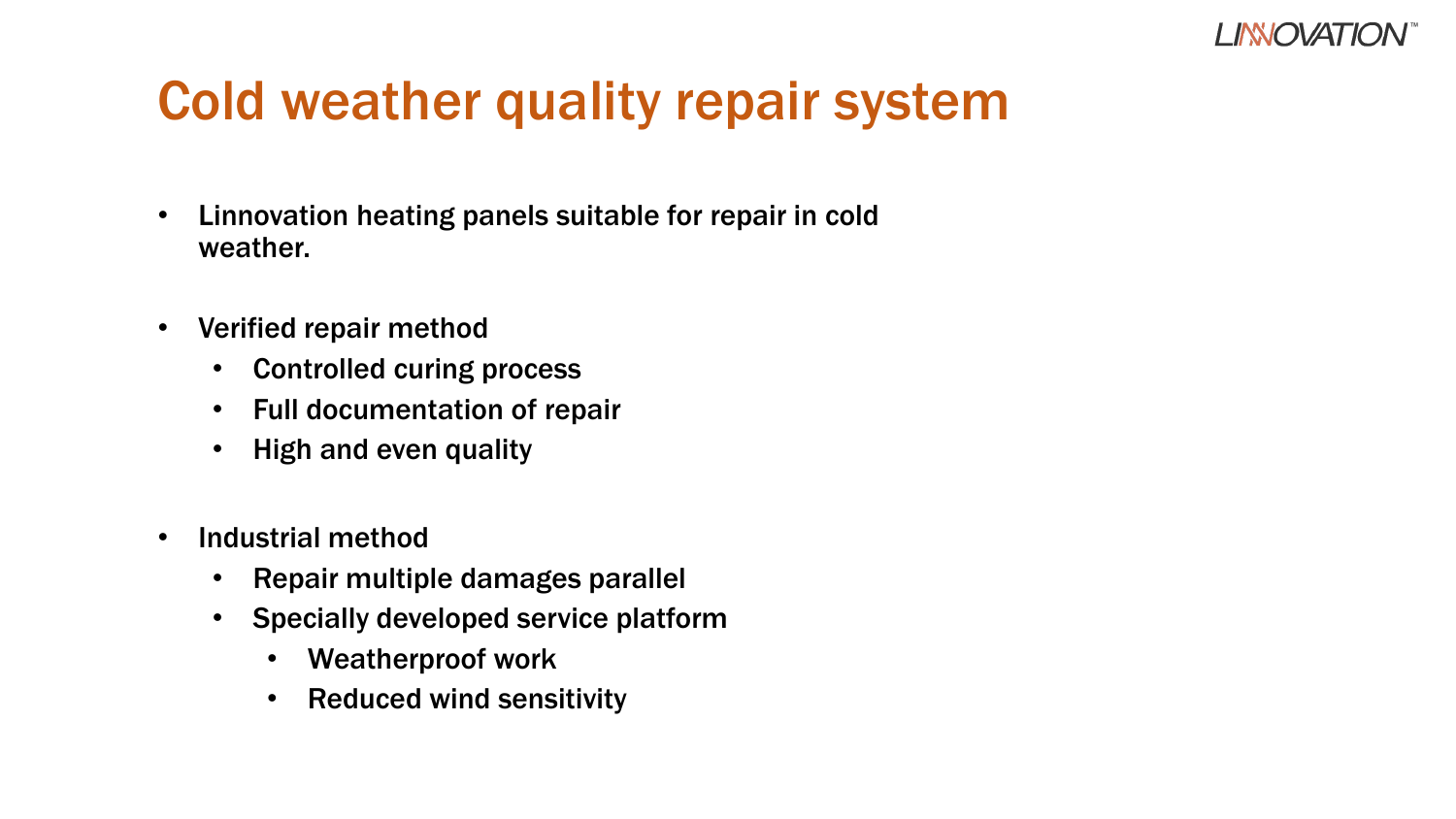#### **LINNOVATION**

#### Summary

- The AIS system has been tested and verified in real life with good results.
- A new method for blade repairs with heating panels and service platform will be ready during 2021.
- The new wind power system ready for market introduction 2022
- *Miscellaneous*
	- *A number of spin off projects based on the same technology has been identified and demonstrated*



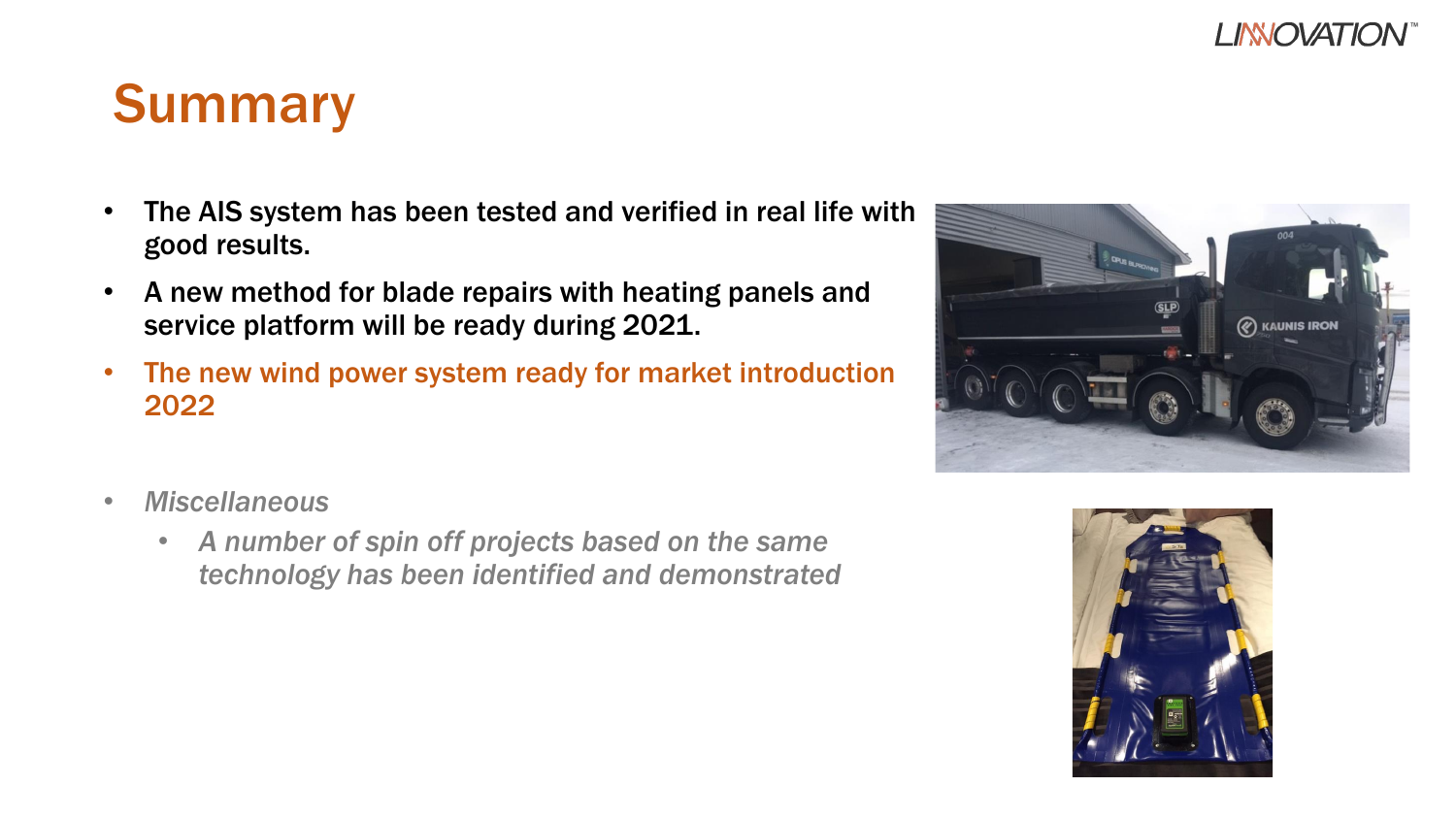

## Acknowledgment

This project was run in cooperation with:

Skellefteå Kraft AB



with financial support from: